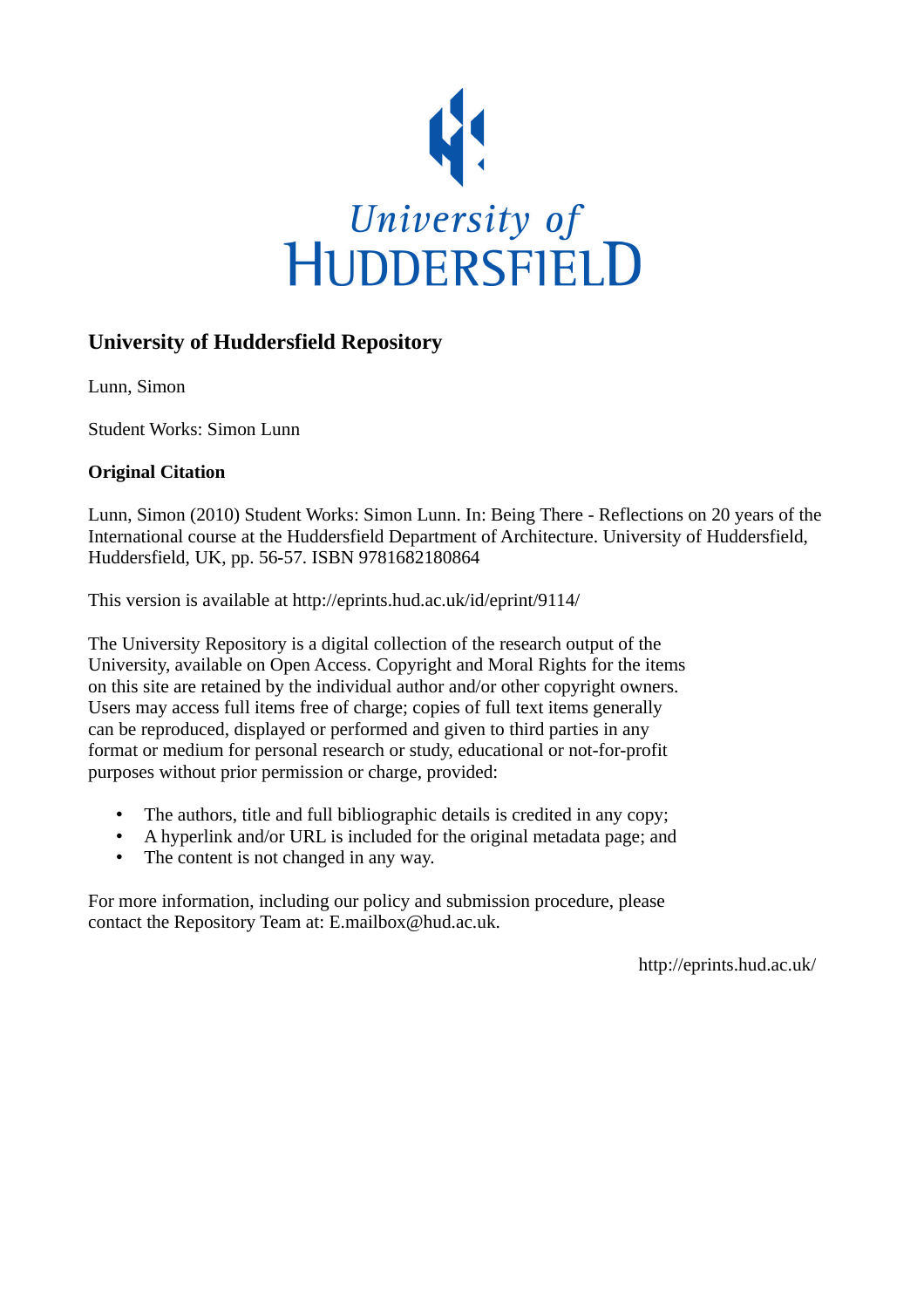## SIMON LUNN